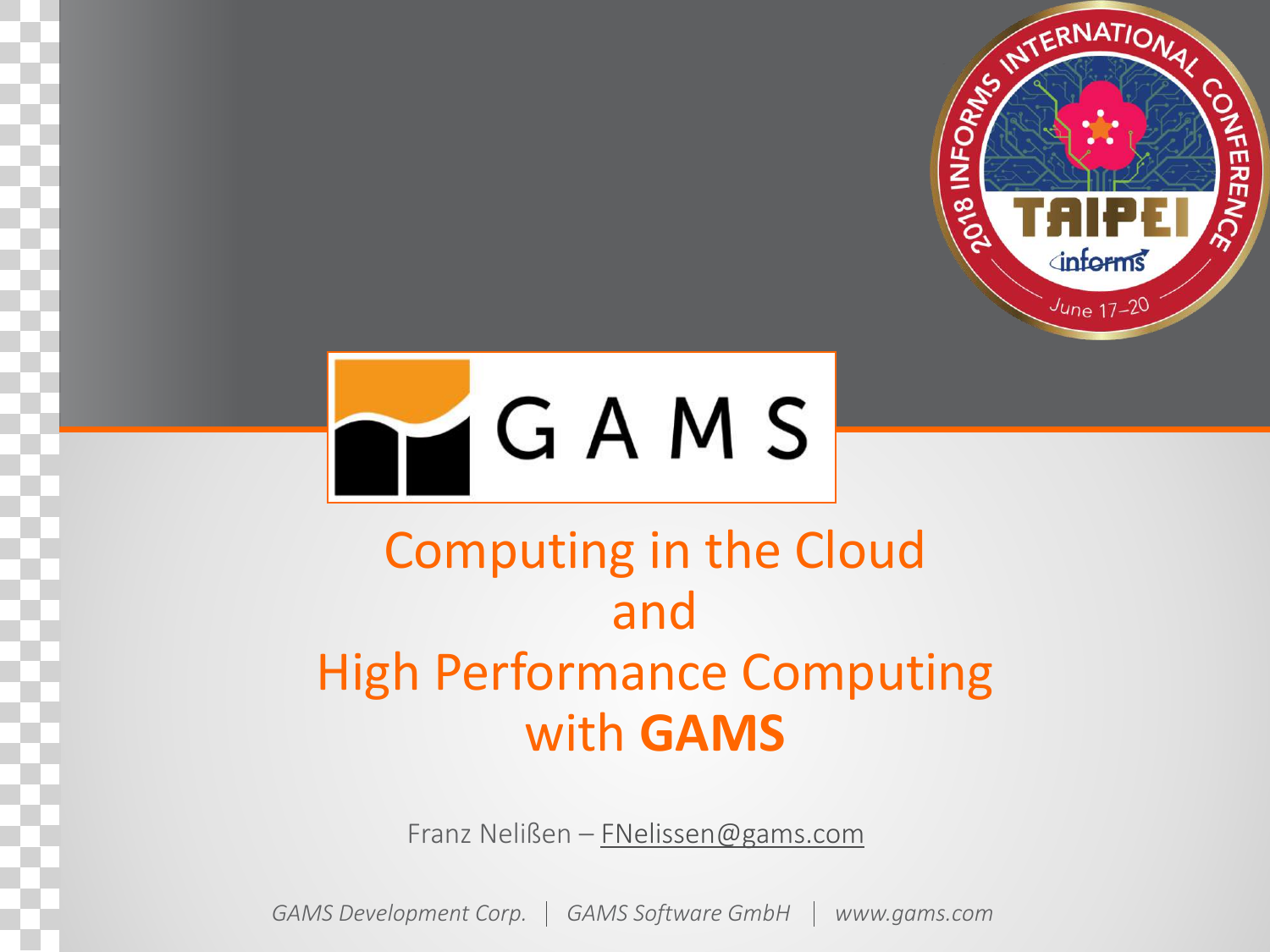

## **Agenda**

### Introduction

### Computing in the Cloud - Solving **MANY** Scenarios

### High Performance Computing - Solving **HUGE** Problems

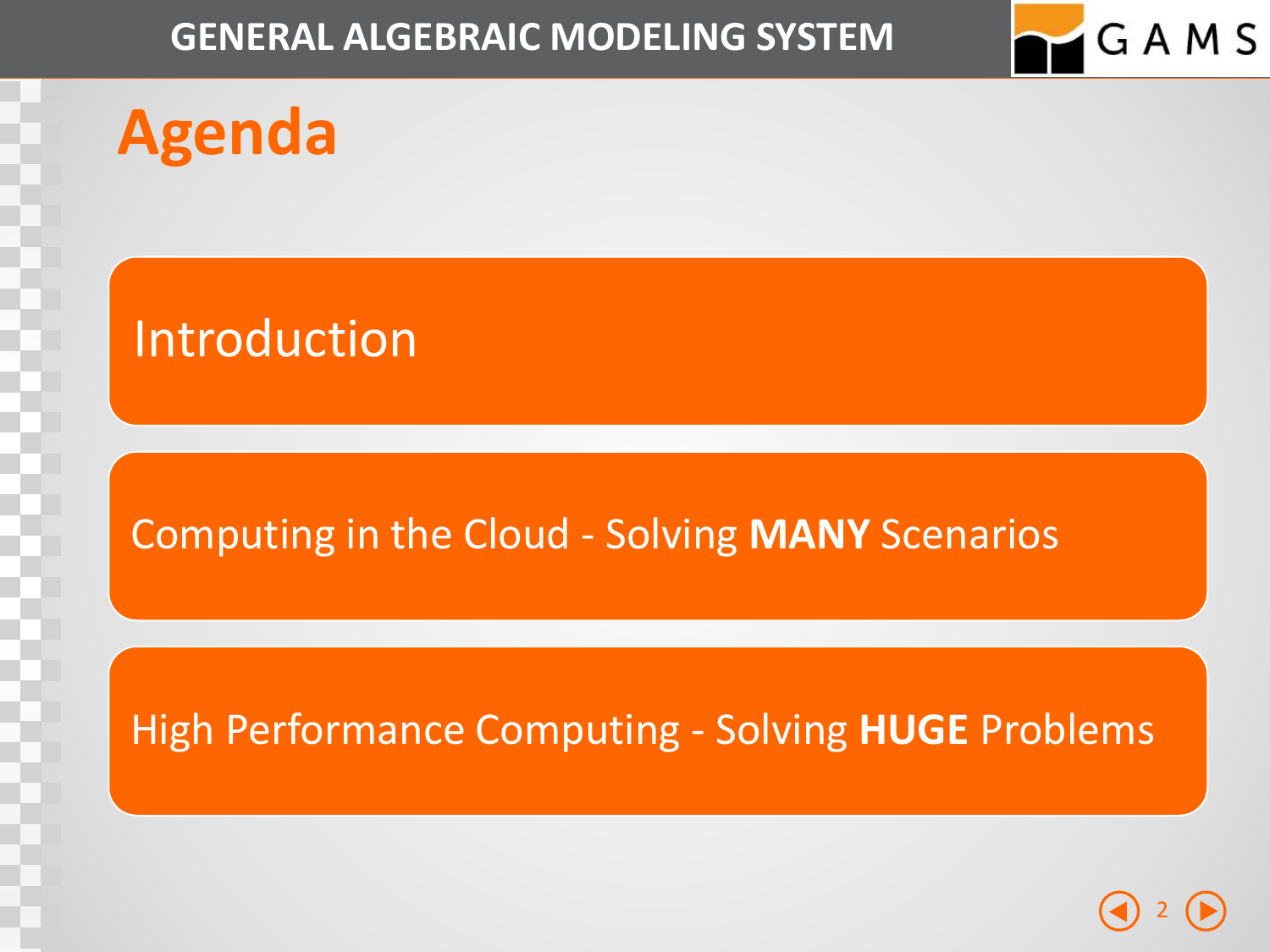

## **Company**



➢ *Roots at World Bank, w*ent commercial in 1987, pioneered Algebraic Modeling Languages

- ➢ GAMS Development Corp. (USA), GAMS Software GmbH (Germany)
- ➢ Software Tool Provider

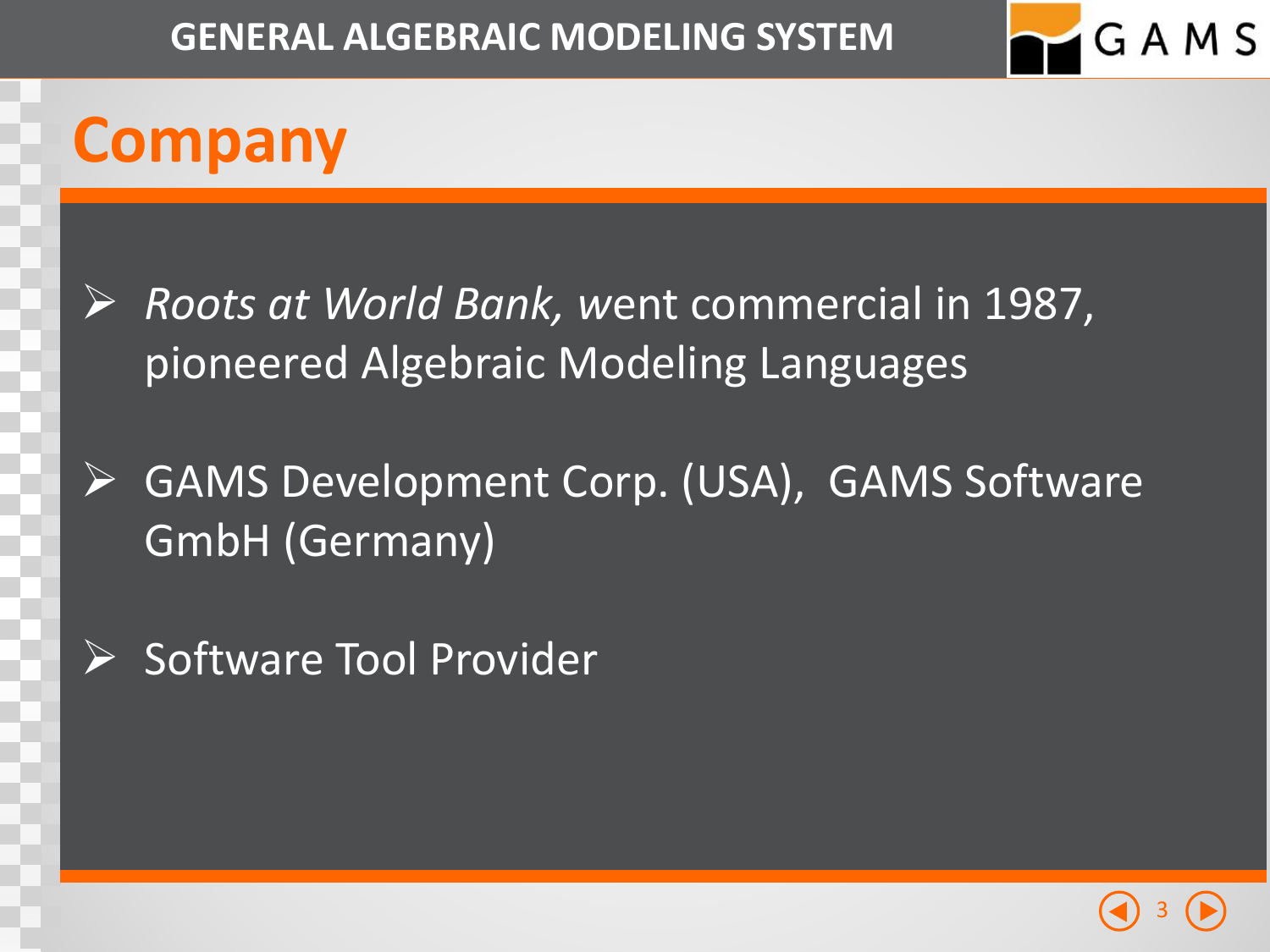

4

# **GAMS at a Glance**

Robust, scalable state-of-the-art algebraic modeling technology for complex, large-scale optimization

Open architecture and uniform interface to all major commercial and academic solvers (30+ integrated)

Used in more than 120 countries both for research and production in a broad range of applications

| <b>Agricultural Economics</b>  | <b>Applied General Equilibrium</b> |
|--------------------------------|------------------------------------|
| <b>Chemical Engineering</b>    | <b>Economic Development</b>        |
| <b>Econometrics</b>            | <b>Energy</b>                      |
| <b>Environmental Economics</b> | <b>Engineering</b>                 |
| <b>Finance</b>                 | Forestry                           |
| <b>International Trade</b>     | Logistics                          |
| <b>Macro Economics</b>         | Military                           |
| <b>Management Science/OR</b>   | <b>Mathematics</b>                 |

….. …..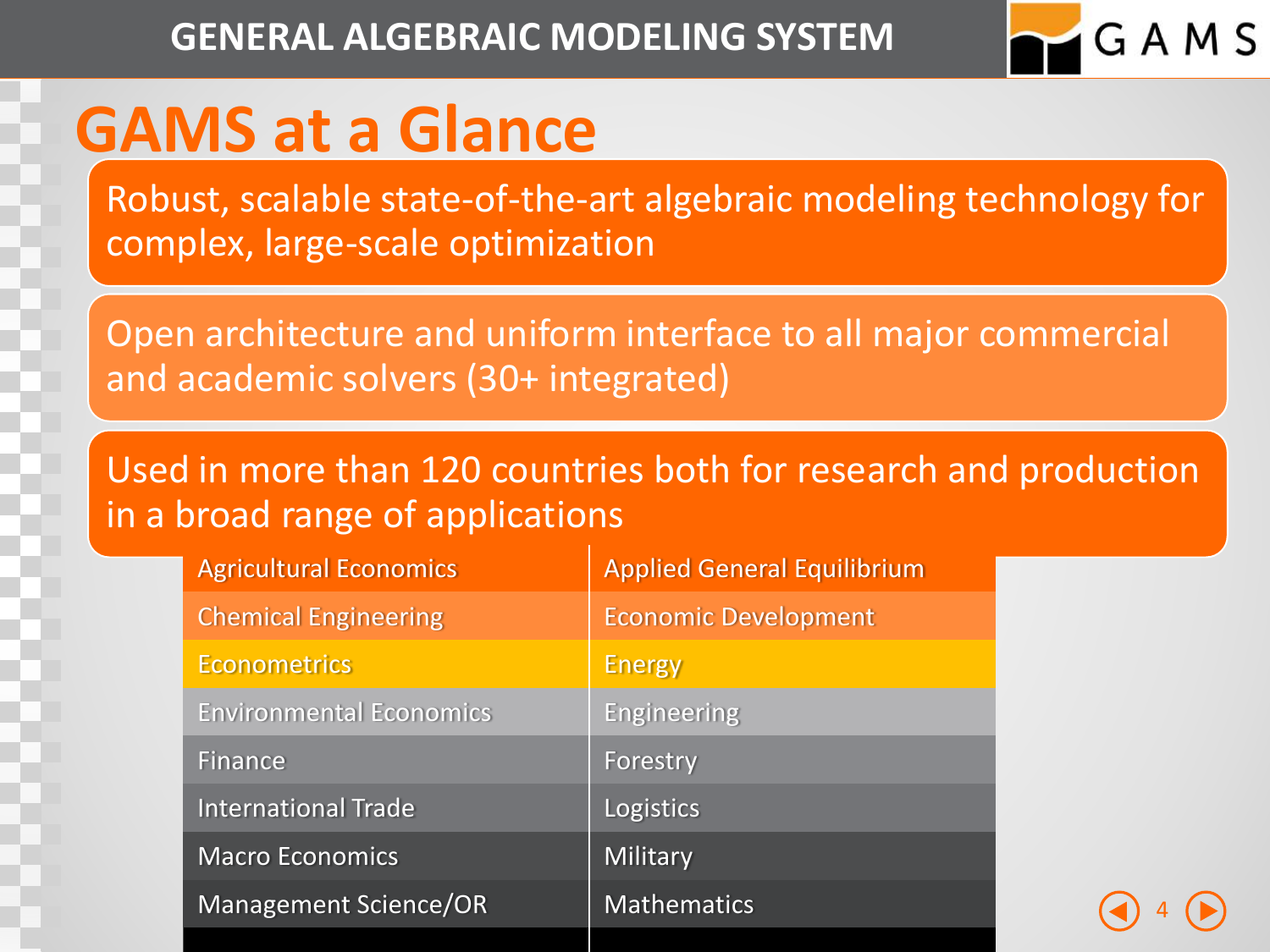

# **Algebraic Modeling Languages (AML)**

- ➢ Specialized programming languages for mathematical optimization problems
- $\triangleright$  Similar to algebraic notation: Model is executable algebraic description of optimization problem
- ➢ Not a solver: Algebraic Modeling Languages interact with solver, but do not solve problem directly
- ➢ Increased productivity: Simplified model development & maintenance

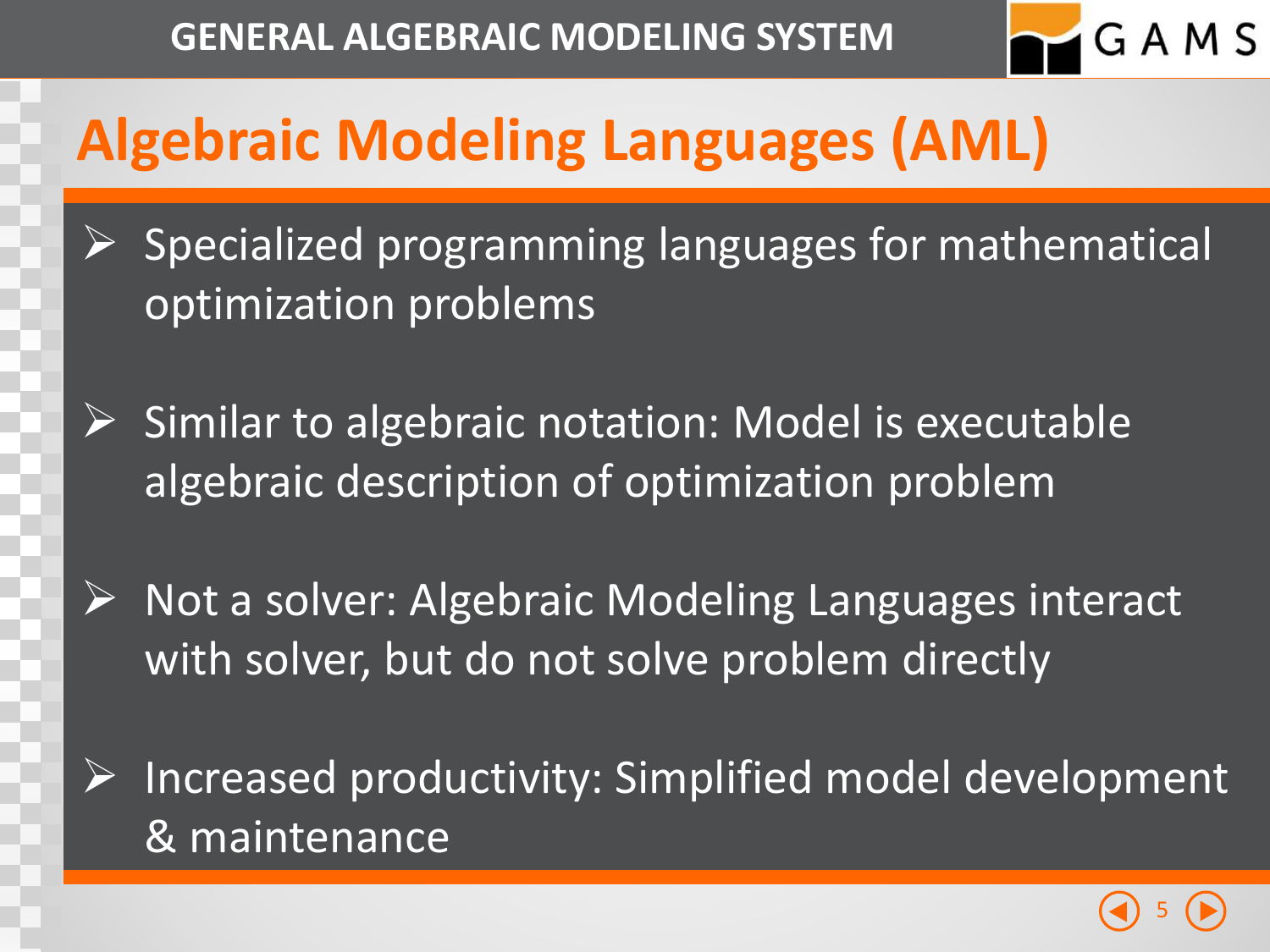

# **Nowadys AML are Standard for . . .**

- ➢ Broad range of application areas
- ➢ Diverse kinds of users
	- $\triangleright$  Anyone who took an "optimization" class
	- $\triangleright$  Newcomers to optimization
	- $\triangleright$  "Domain Experts" and anyone else with a technical background
	- ... and trends favor this direction
	- $\triangleright$  Steadily faster and more powerful off-the-shelf solvers
	- $\triangleright$  Expanding options to incorporate models within hybrid schemes

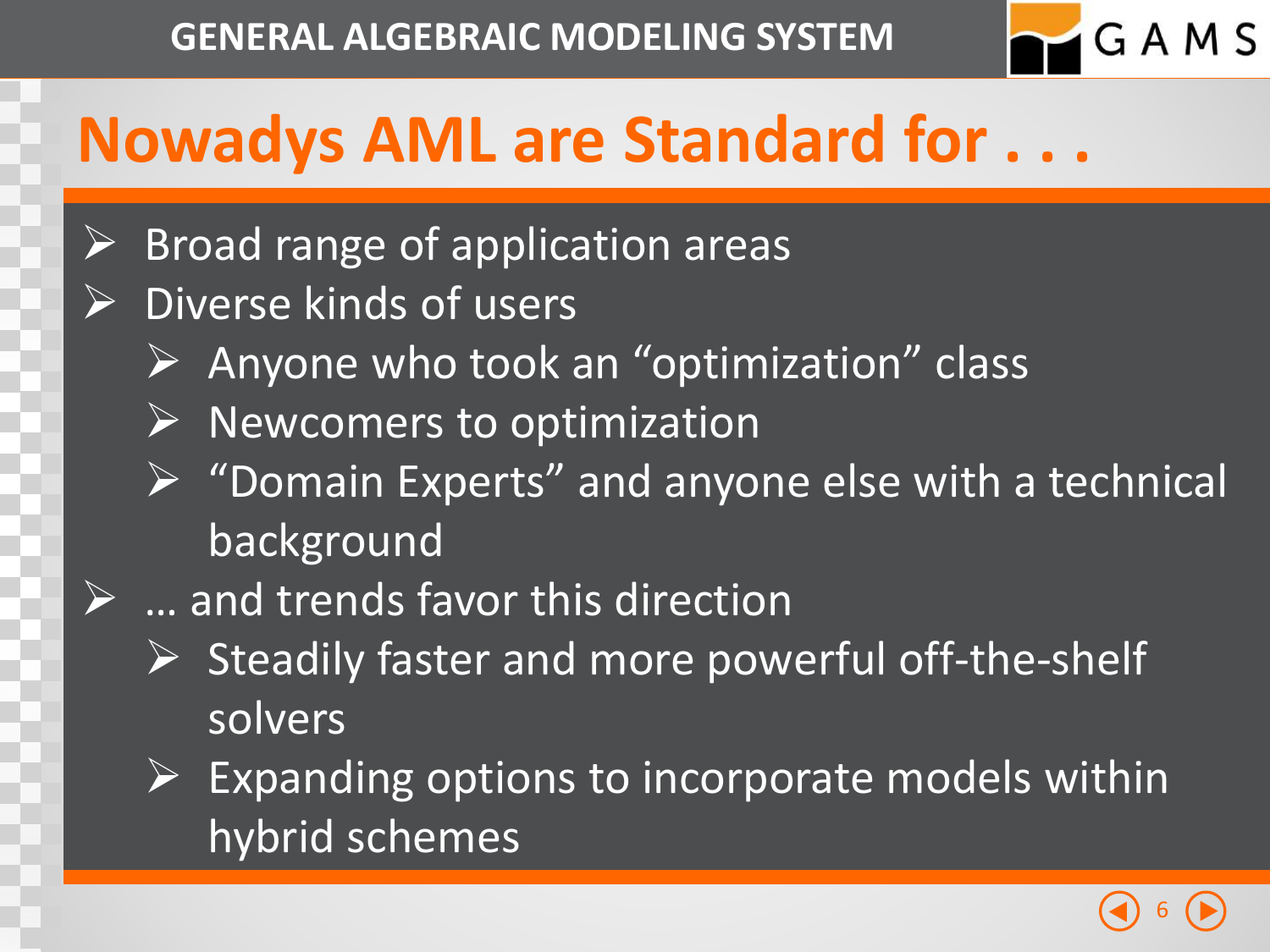

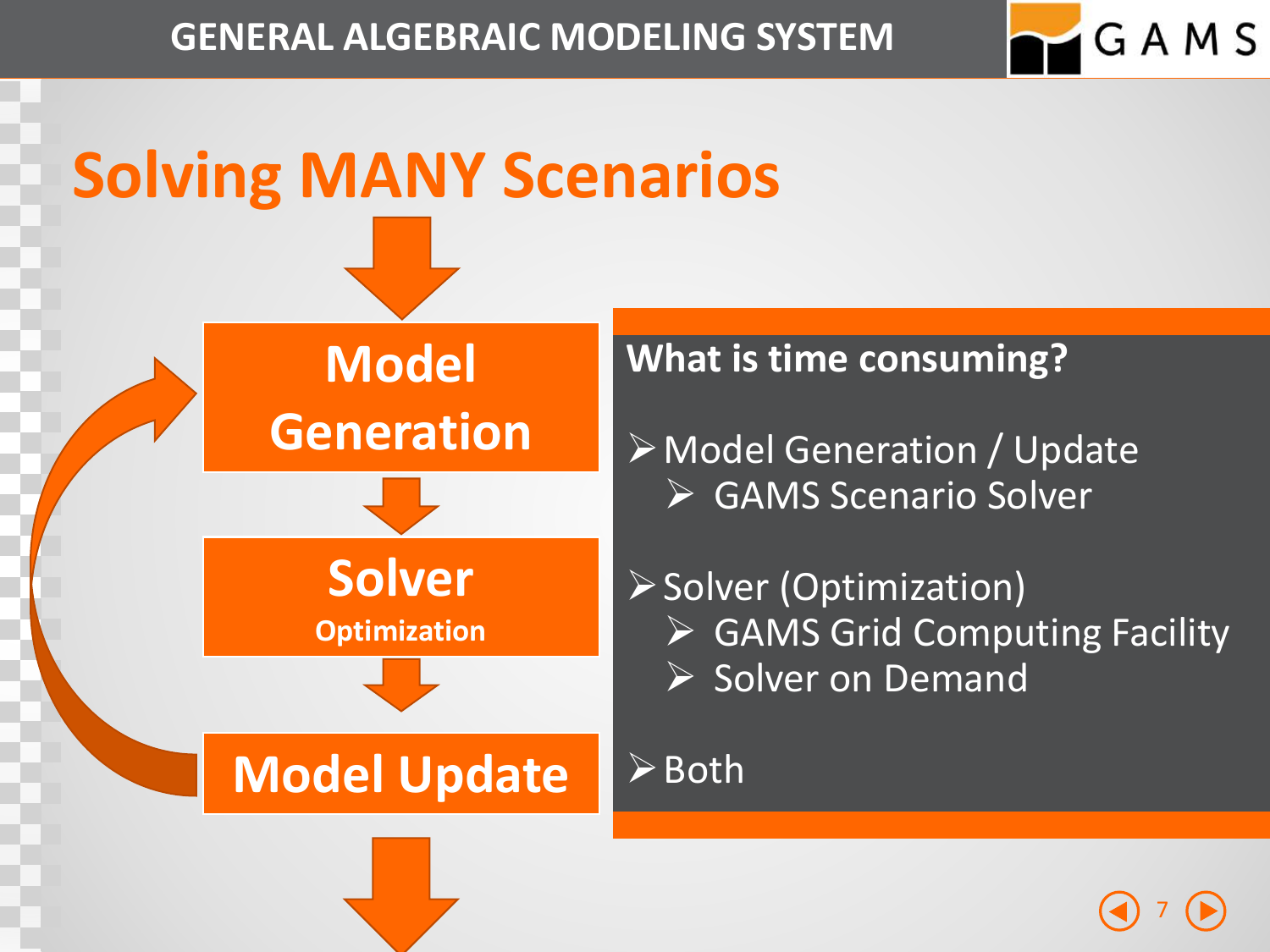

# **GAMS Scenario Solver - Basics**



➢Generates model once and updates the algebraic model keeping the model "hot" inside the solver

**Solver Optimization**

**Model Update**

➢Platform independent, works with all solvers

➢Performance close to native solver API

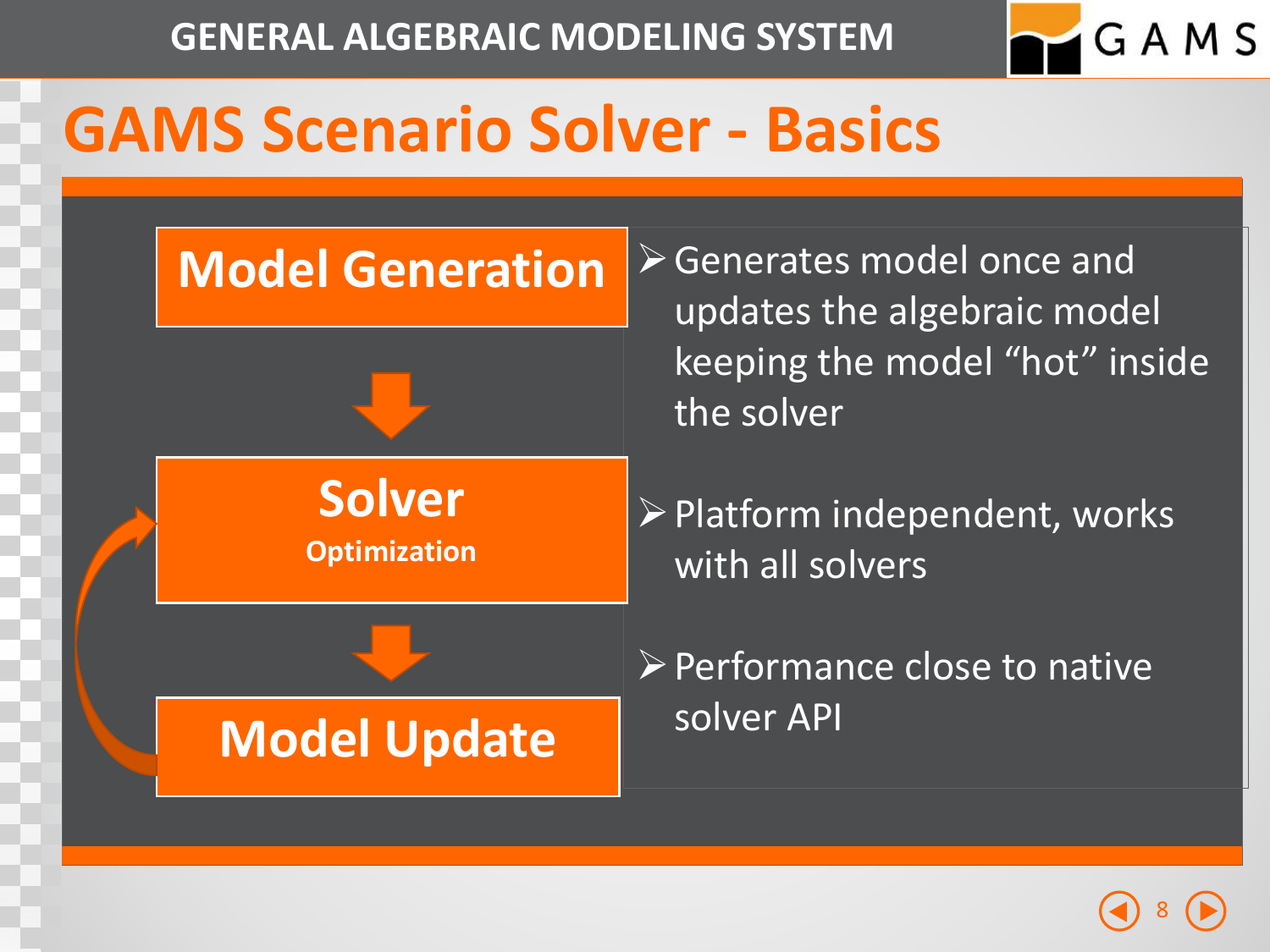

# **GAMS Scenario Solver - Performance**

#### **Stochastic model: 66,320 (linear) instances**

|                                           | <b>Solve time</b> |        |  |
|-------------------------------------------|-------------------|--------|--|
| <b>Setting</b>                            | (secs)            | $(\%)$ |  |
| <b>Loop - communication through files</b> | 7,204             | 100%   |  |
| Loop - in core communication with solver  | 2,481             | 34%    |  |
| <b>GAMS Scenario Solver</b>               | 392               | 5%     |  |
| <b>CPLEX Concert Technology</b>           | 210               | 2%     |  |

9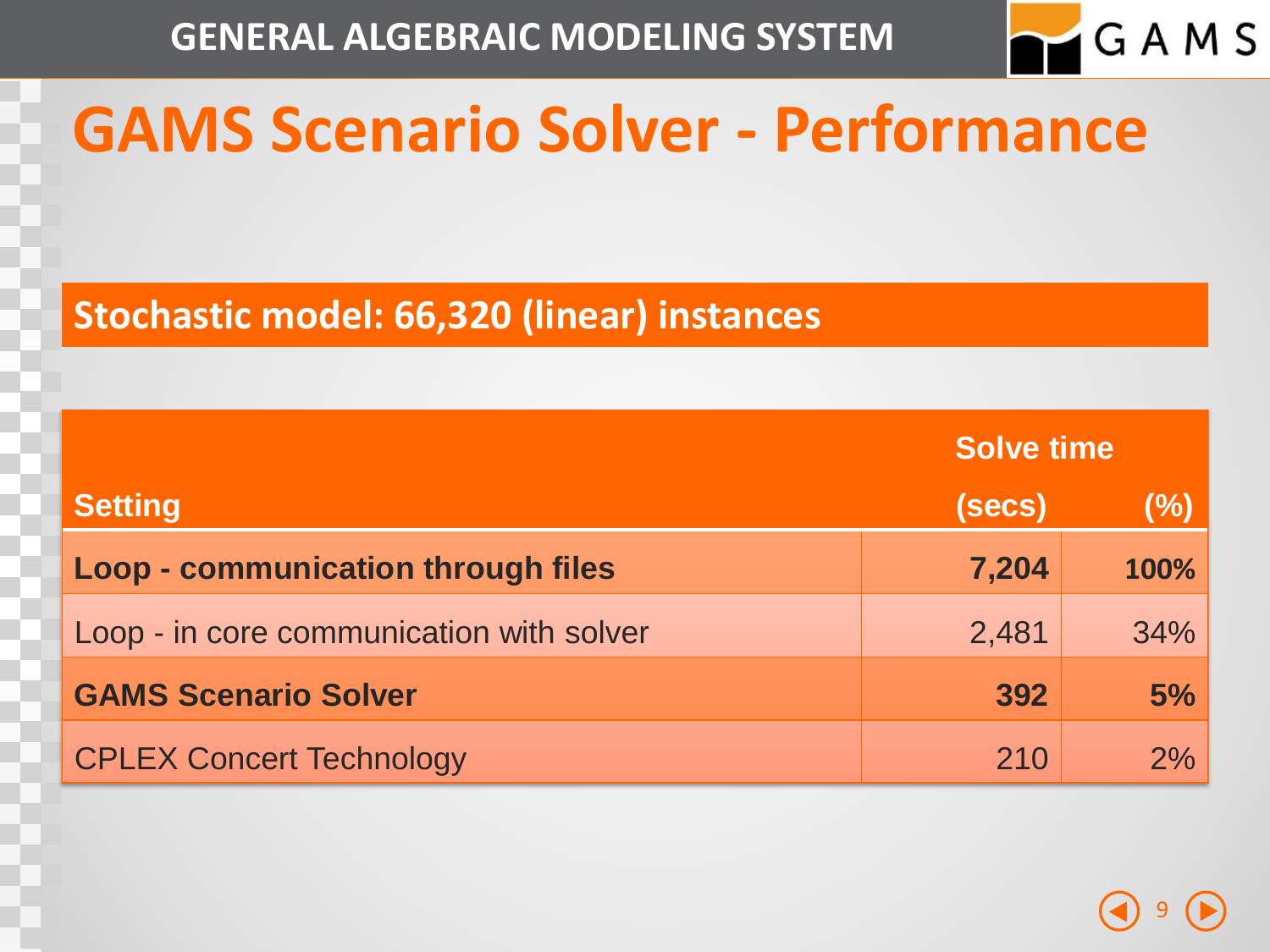

# **Grid Computing Facility**

Runs GAMS jobs in a distributed environment

- ➢Scalable, supports large grids (but also works on local machine) ➢Solver and Platform independent ➢Only minor changes to model required
	- 1. Submission of jobs
	- 2. "Grid Middleware"
		- Distribution of jobs
		- Job execution
	- 3. Collection of solutions
	- 4. Processing of results

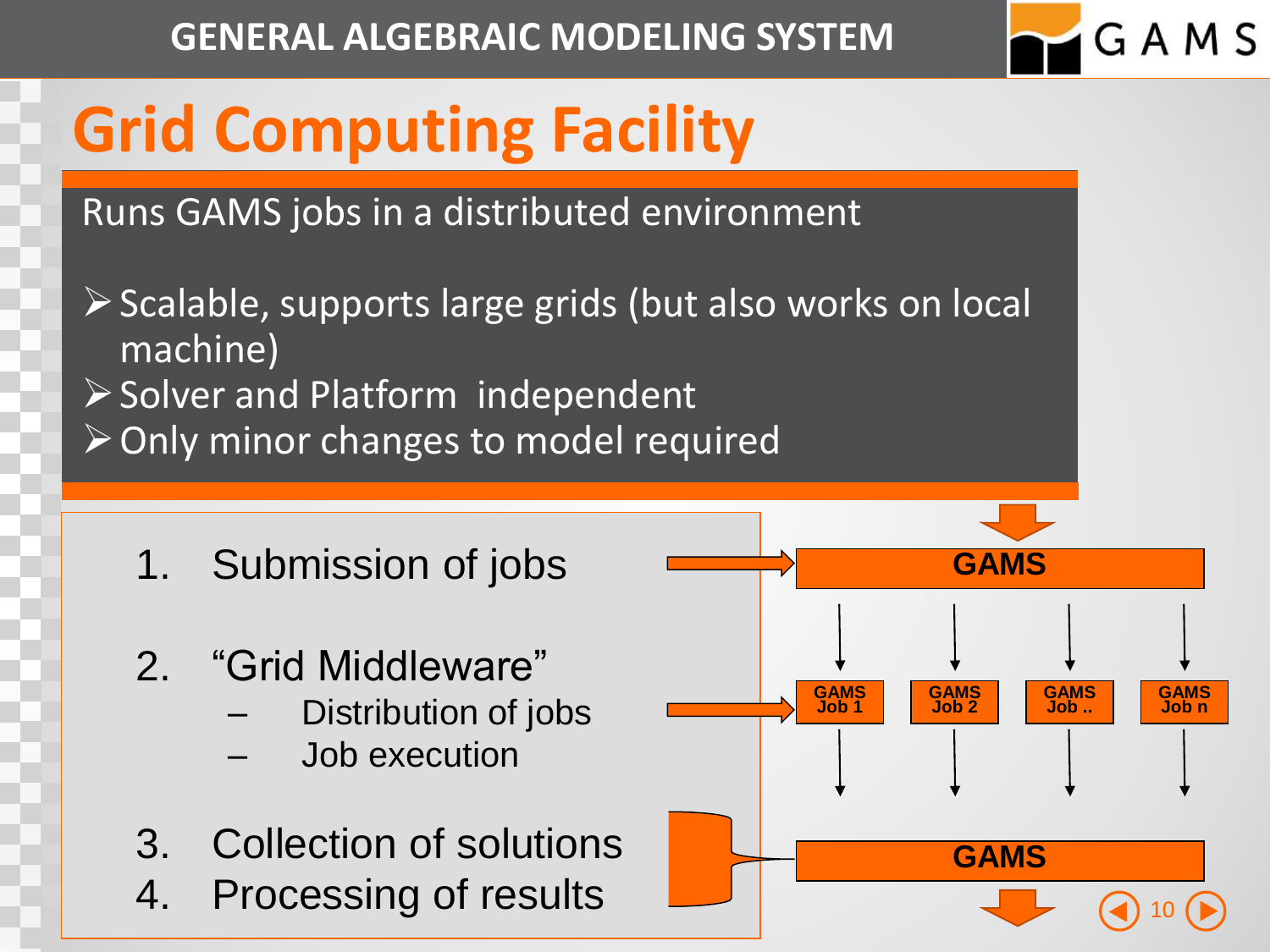

# **Solver on Demand ("SaaS")**

#### ➢**N**etwork **E**nabled **O**ptimization **S**ystem



- ➢Free "optimization on demand" hosted by University of Wisconsin, Madison
- ➢Access through Website, email, or modeling language (Kestrel)
- ➢Over 40 solvers, several optimization modeling languages
- ➢More than 537.00 total jobs submitted in 2017

### ➢**Satalia (UK): (kind of) commercial NEOS**

➢**Solver-Specific**  ➢Gurobi Instant Cloud ➢IBM DoCloud

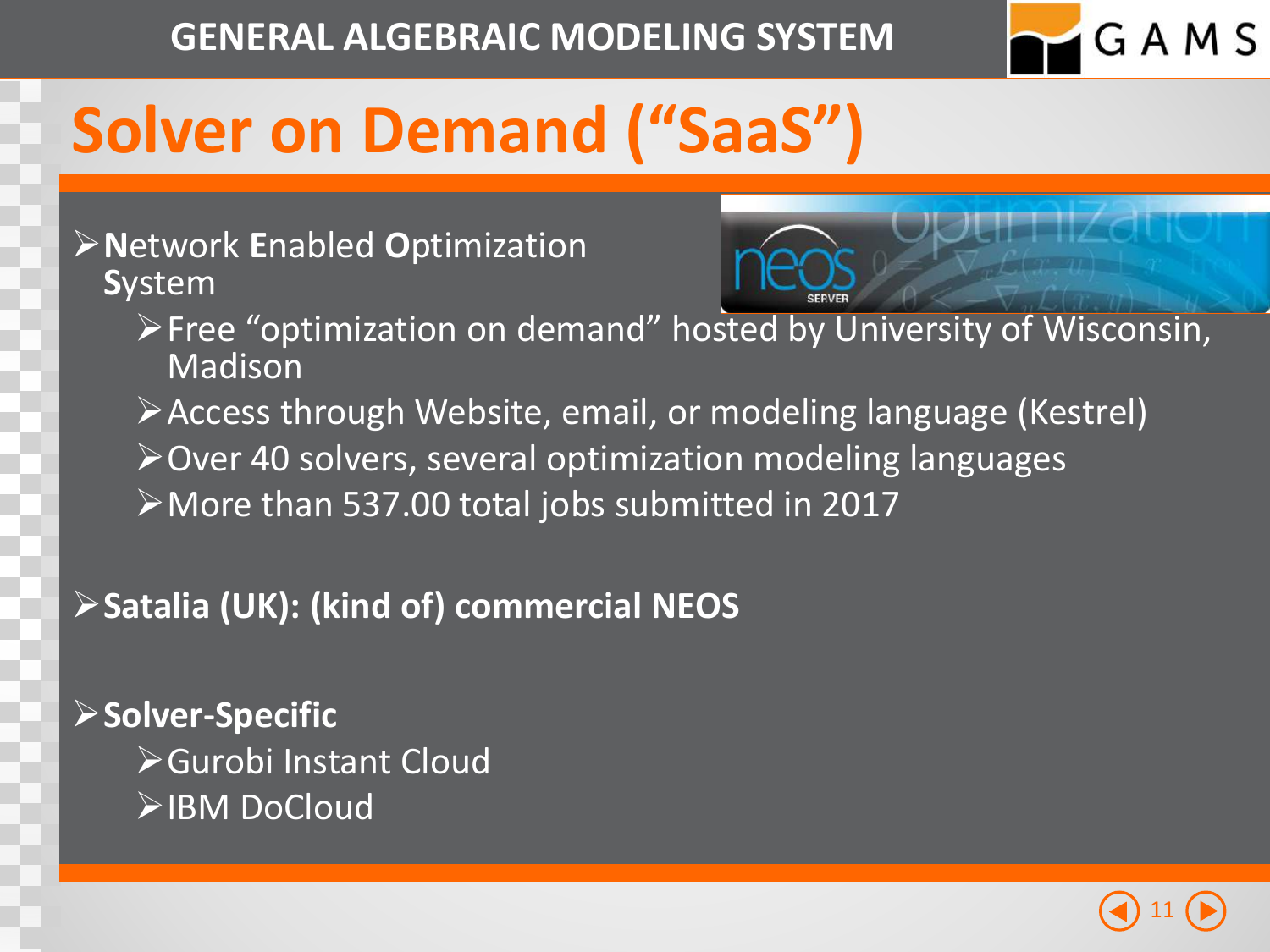

# **Application – Cloud Computing**

Scenario Analysis at xyz Company

### Challenge:

➢ Solve 1,000+ scenarios (MIPs, one hour) every week overnight

### Issues:

➢ Automation ➢ Security ➢ Licensing (Costs)

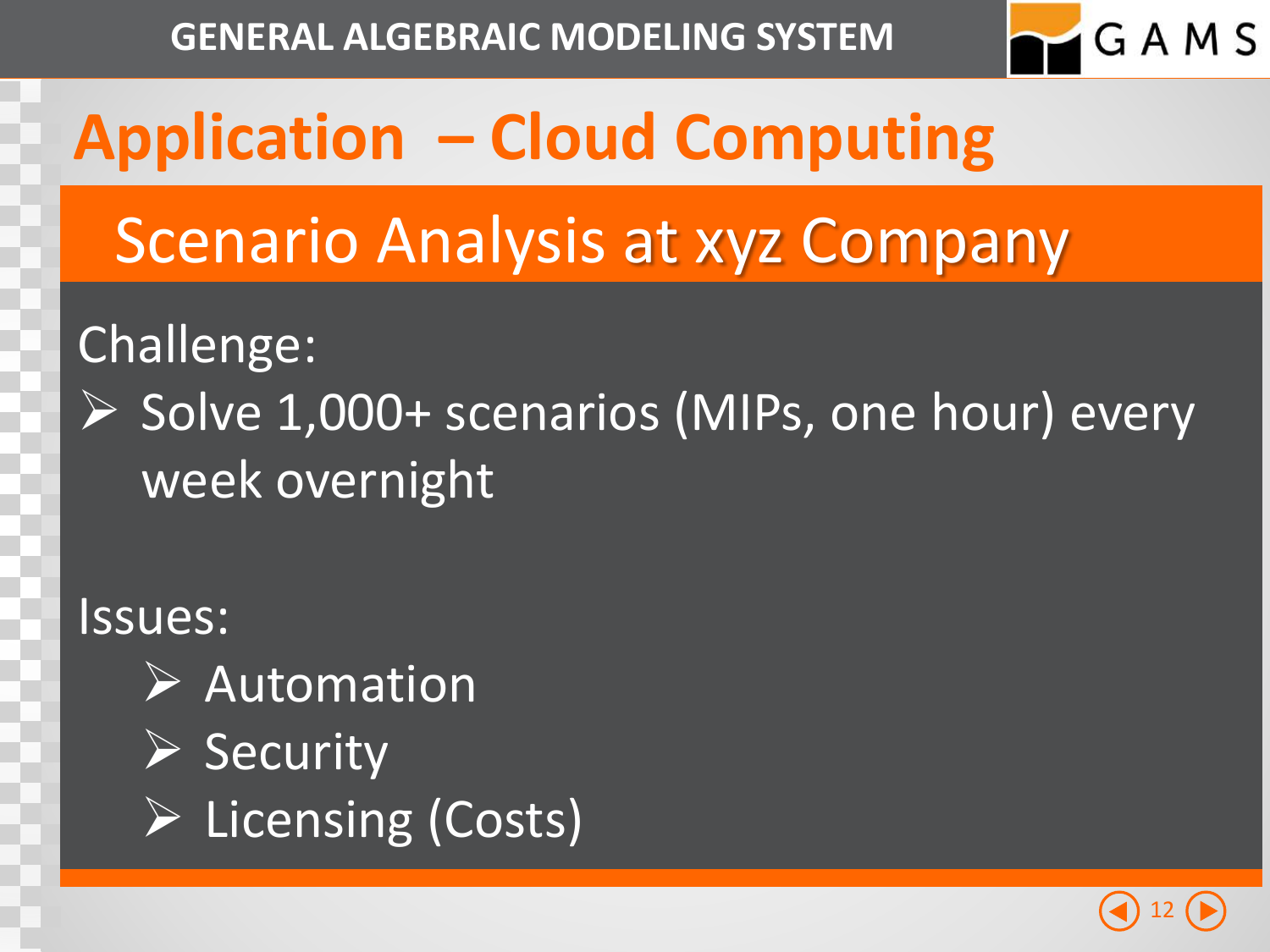

**Application – Cloud Computing** Implementation: ➢ Amazon Cloud: 1,000+ parallel machines (instances), Python, GAMS + OO Python API  $\triangleright$  Fully automated setup  $\triangleright$  Only encrypted (obfuscated) files in the cloud ➢ Costs for virtual "Hardware" per run: \$70! (1,000 instances/run \* \$0.07 instance / hour)  $\triangleright$  Pricing for Licenses remains tricky Scenario Analysis at xyz Company

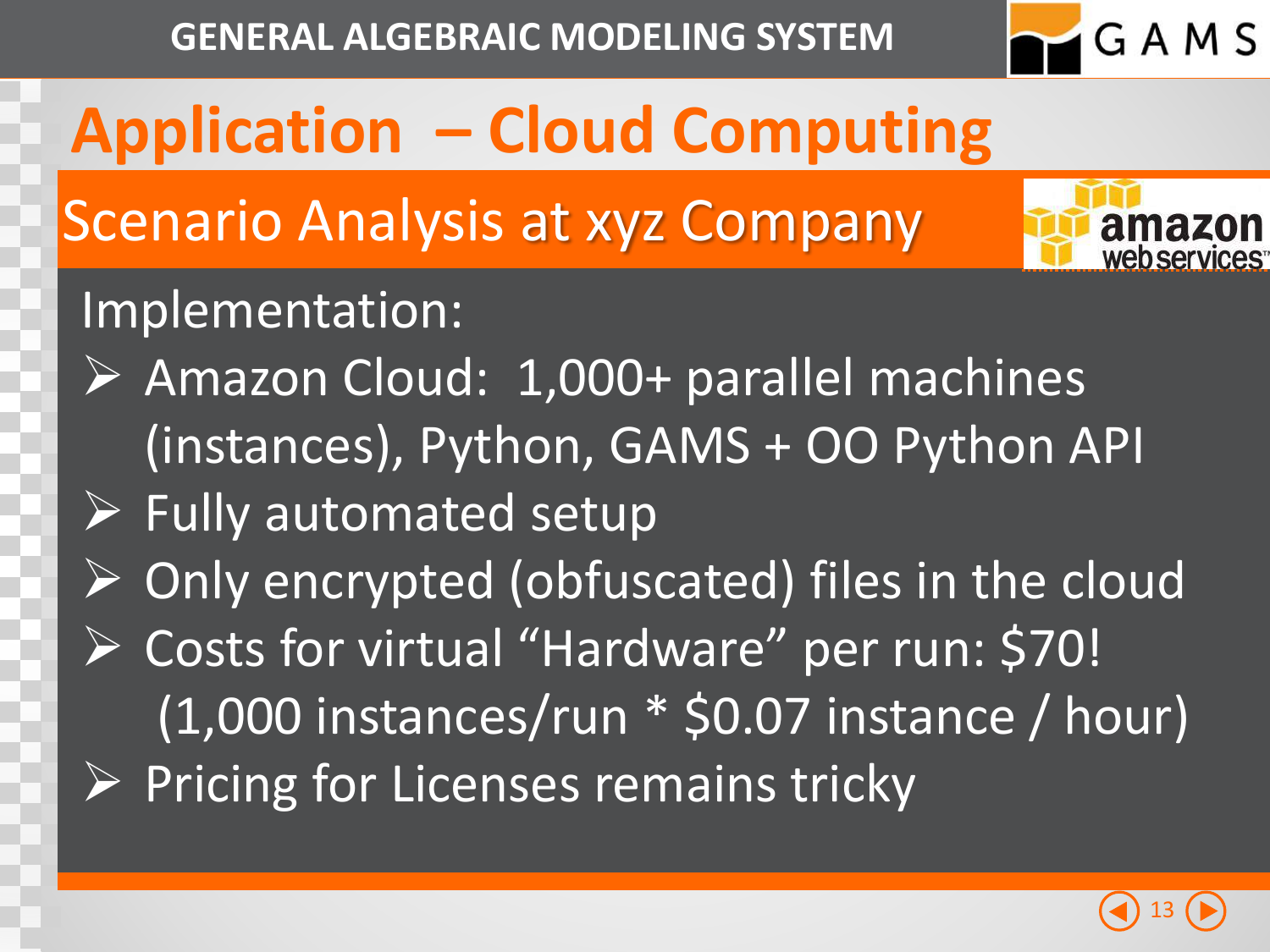

# <span id="page-13-0"></span>**High Performance Computing - Solving Huge Problems**

Supported by:



**Federal Ministry** for Economic Affairs and Energy

on the basis of a decision by the German Bundestag

14

*Implementation of acceleration strategies from mathematics and computational sciences for optimizing energy system models* 

EBEAM-ME

#### **a project by**

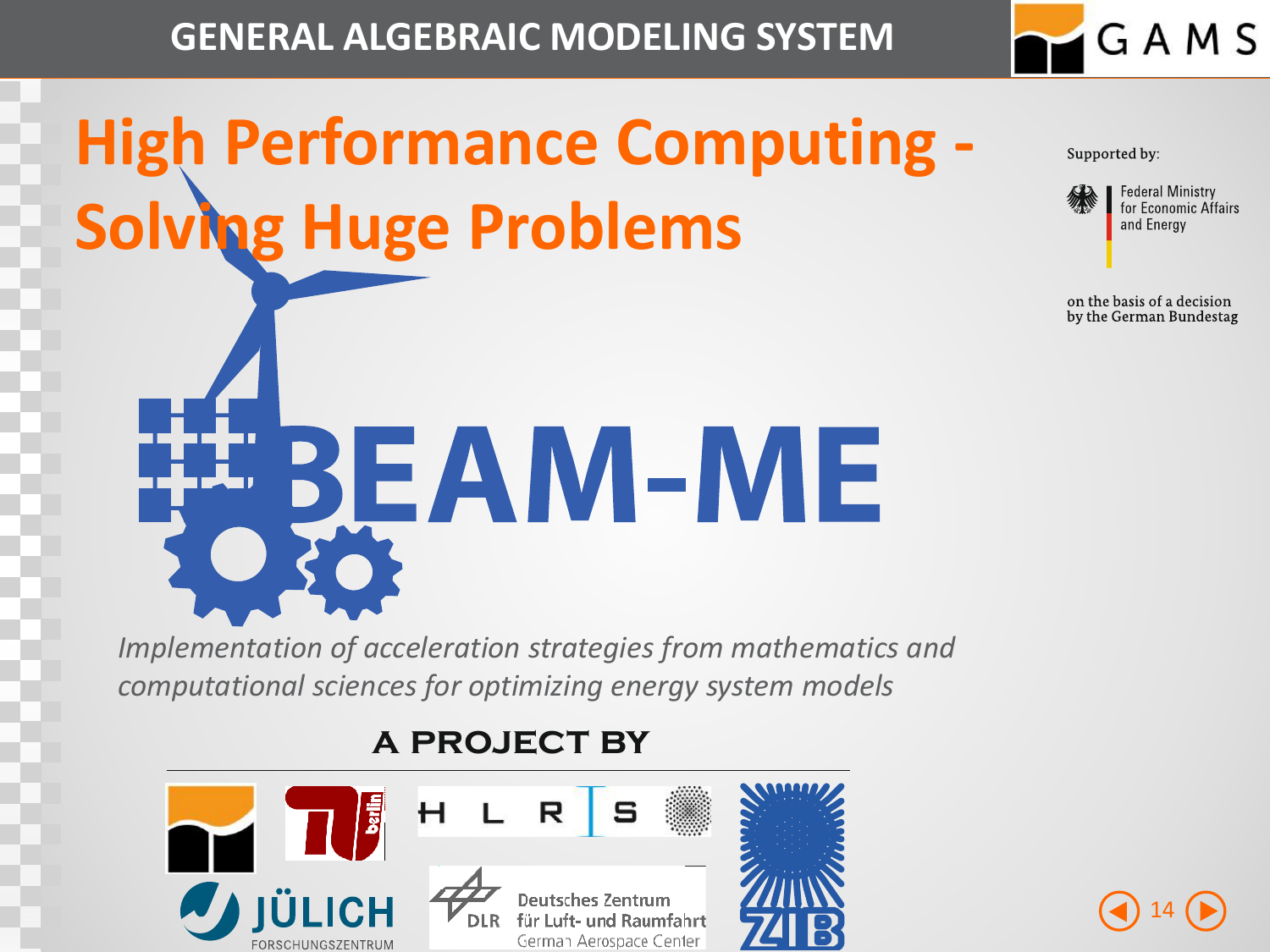

15

# **Energy System Models (ESM)**



http://www.dlr.de/Portadata/41/Resources/dokumente/institut/system/Modellbeschreibungen/DLR\_Energy\_System\_Model\_REMix\_short\_description\_2016.pd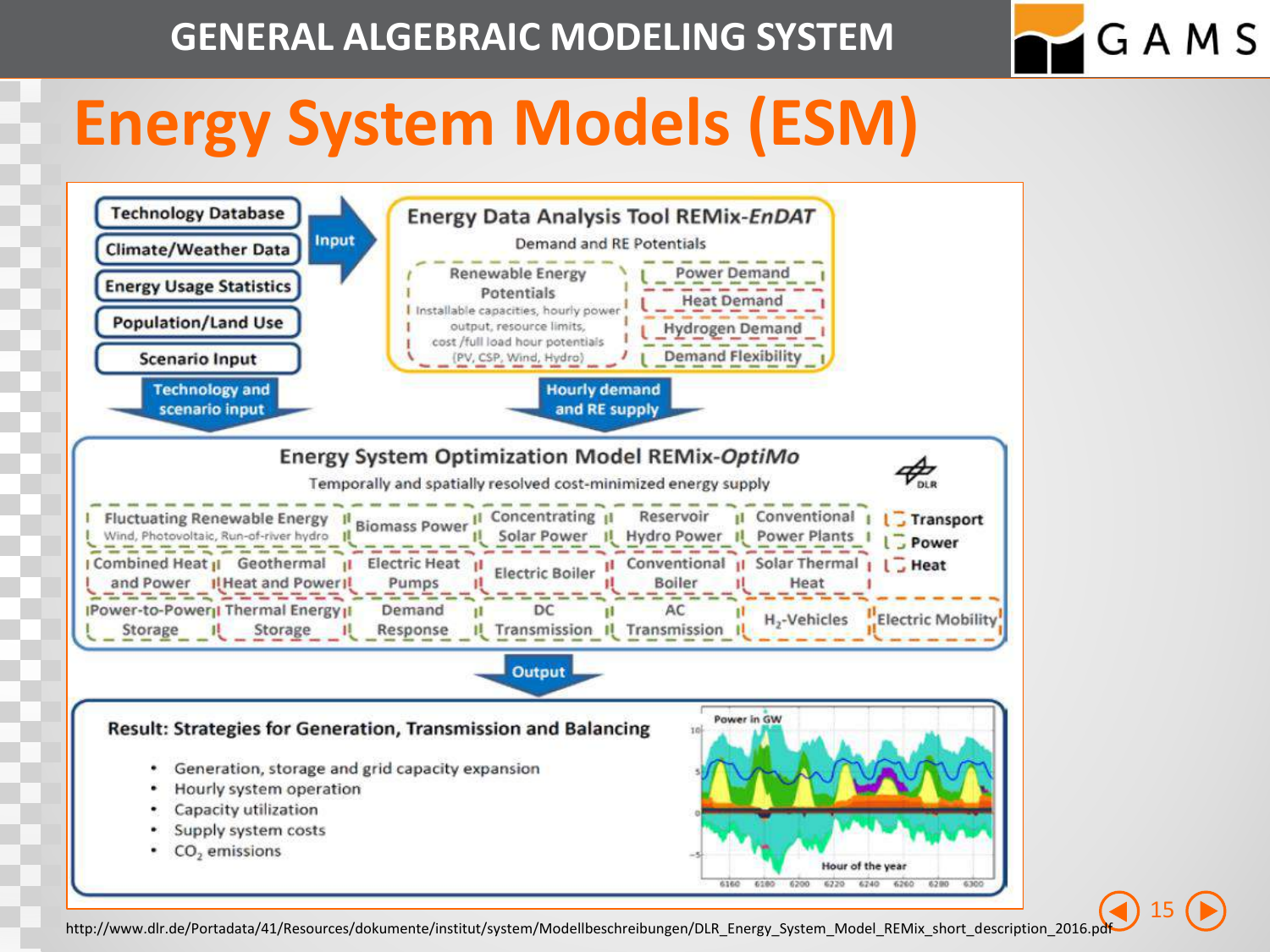

# **Motivation**

Energy system models (ESM) must grow in complexity to provide valuable quantitative insights for policy makers and industry:

### ➢ Uncertainty

- Large shares of renewable energies
- ➢ Complex underlying electricity systems

### **Challenge:**

Increasing complexity makes solving ESM more and more difficult: Need for new solution approaches ESM is just one potential field of application

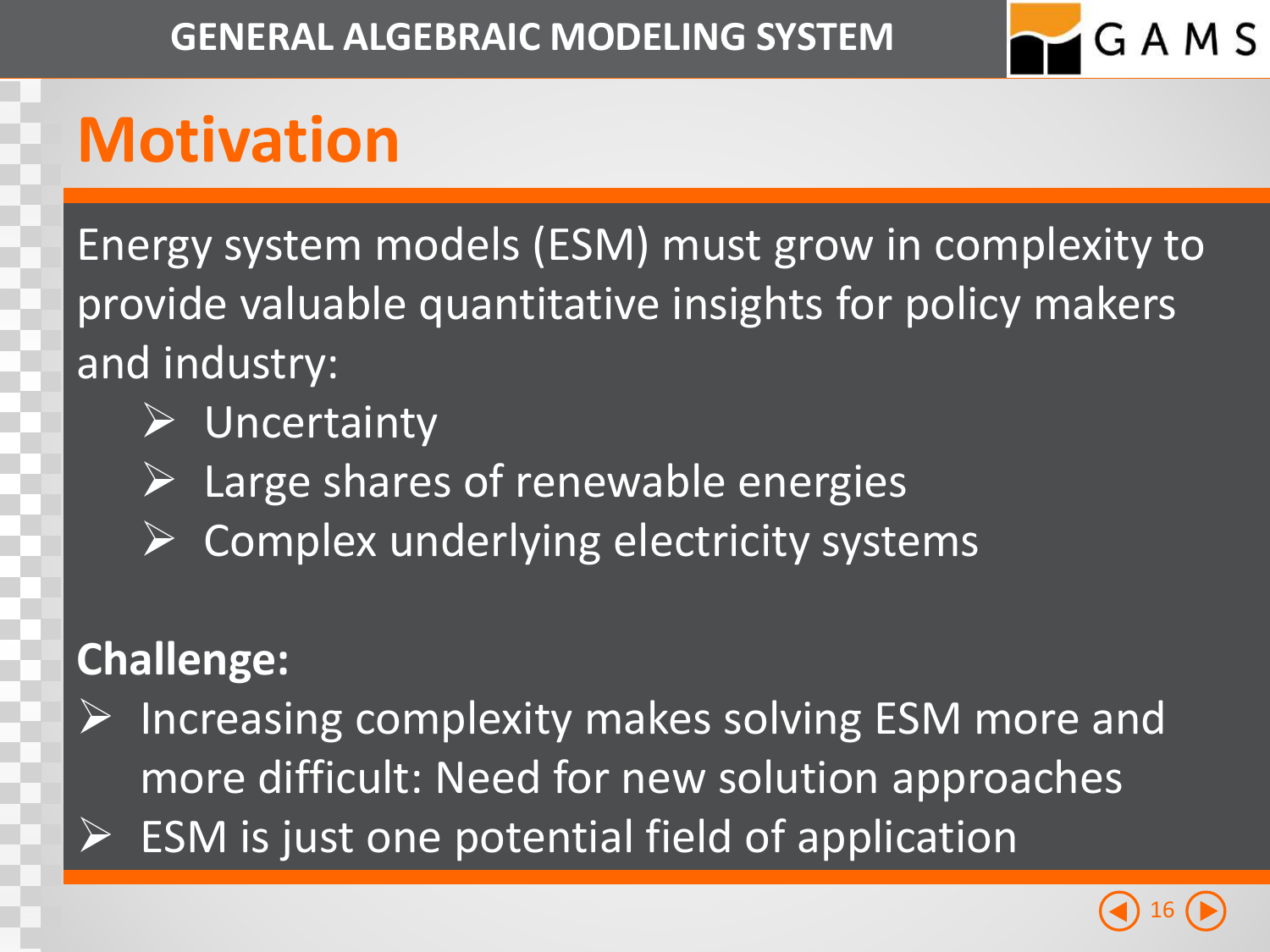

17

## **Model Parameters that Drive Complexity**



**(Very-) Large-scale LP** ➢Scalable (resolution time, space, and technology) ➢Block Structure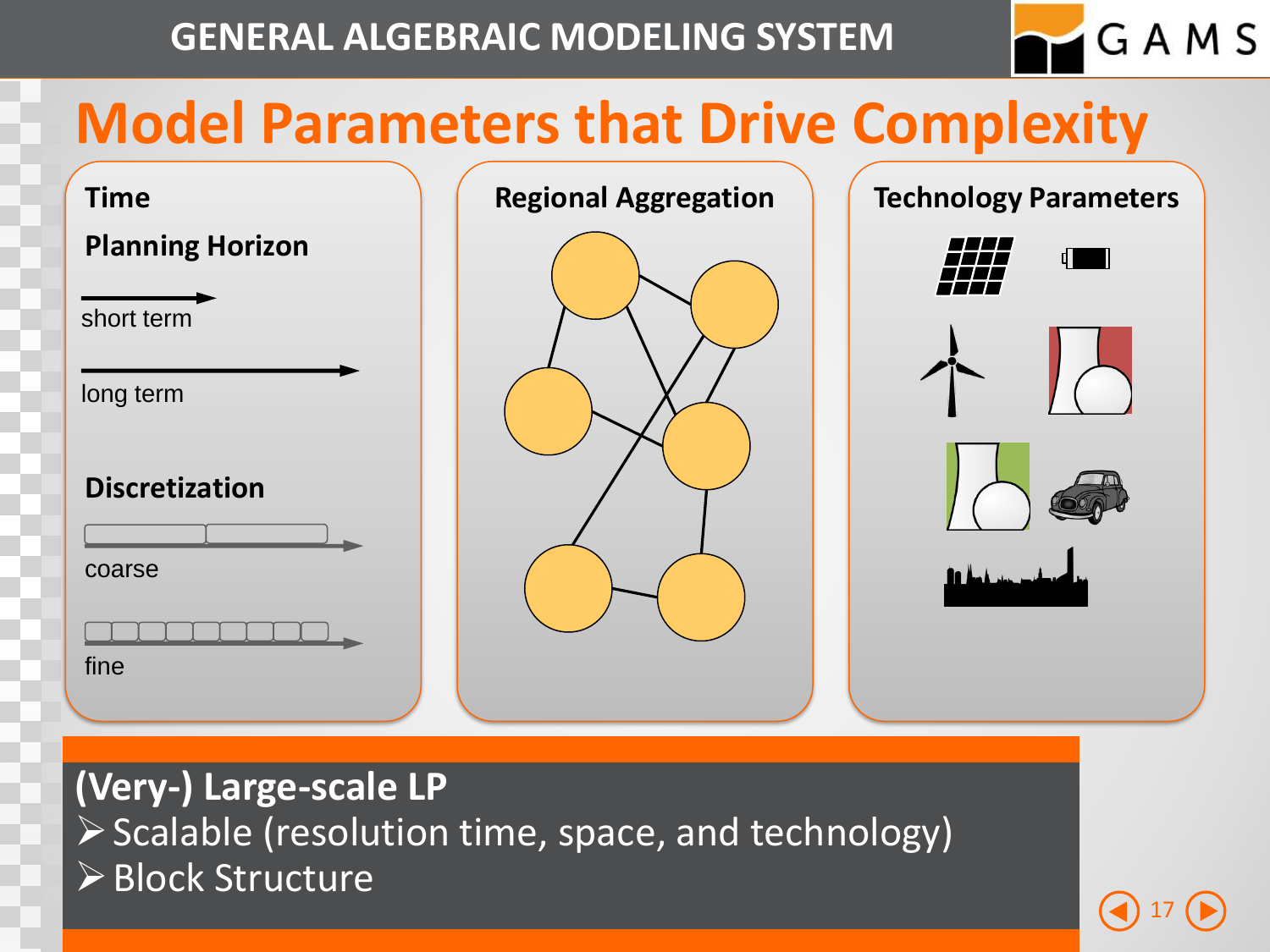

### **Solver: PIPS-IPM**

- ➢ Open-Source parallel interior-point solver for LPs (and QPs), designed for high performance computing (HPC) platforms
- $\triangleright$  Originally for stochastic problems, extension to support linking constraints implemented by ZIB
- Already solved problems with more than 10<sup>9</sup> variables
- Main developer: Cosmin Petra (Argonne National Lab.)

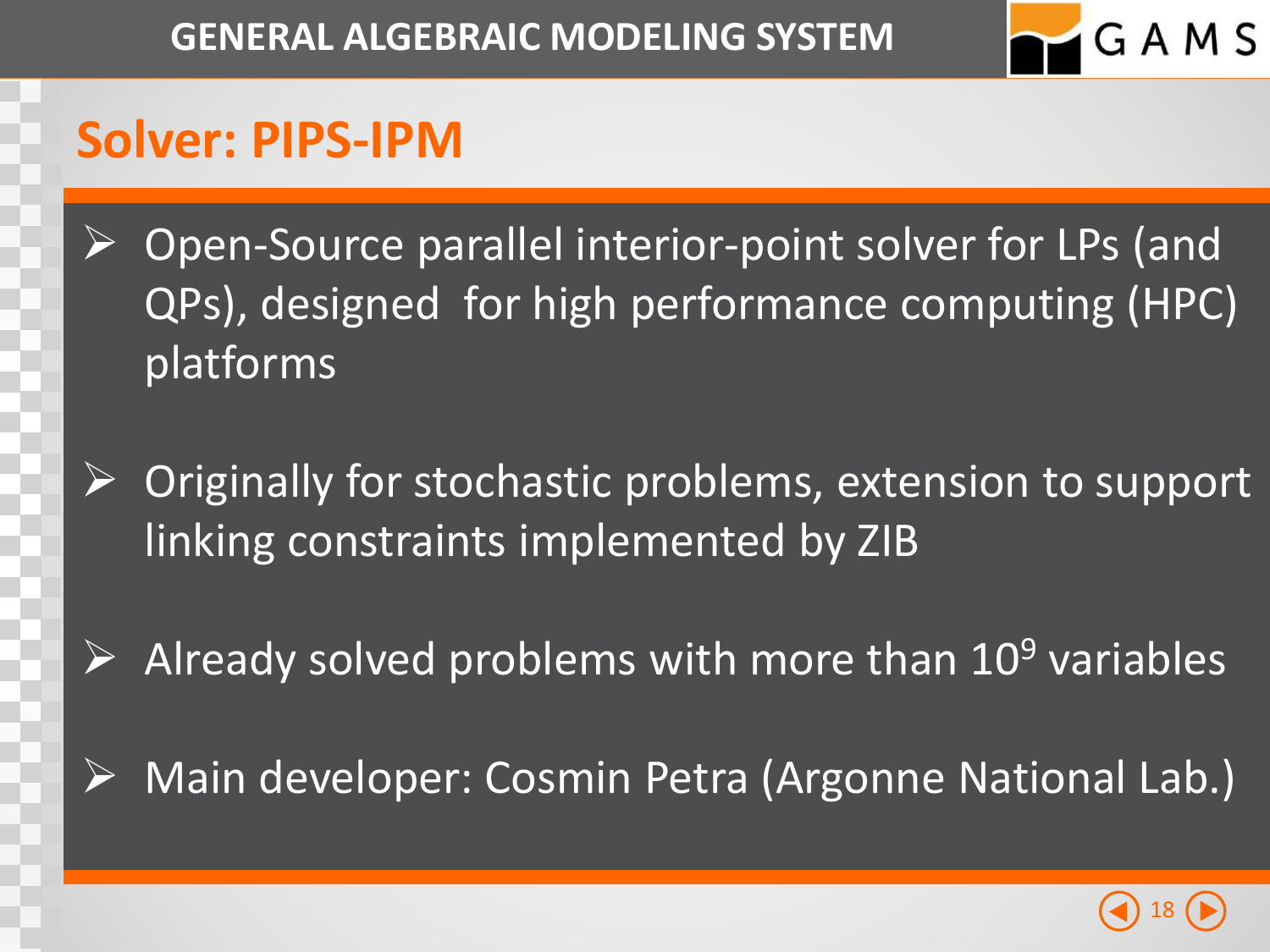## **Model Annotation & Distributed Generation**

GAMS

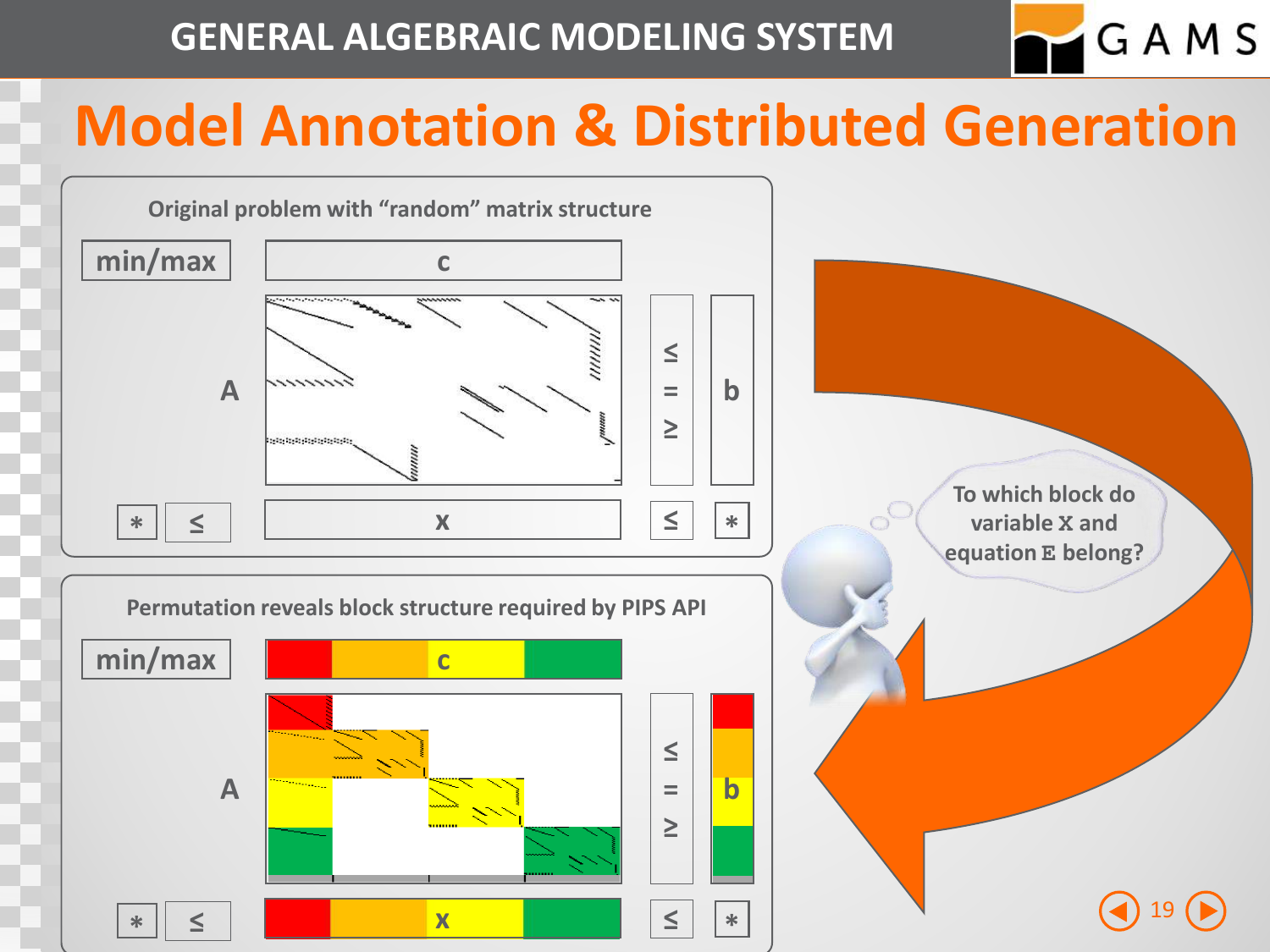## **JURECA at Jülich Supercomputing Centre**



#### **Hardware Characteristics of the Cluster Module**

- 1872 compute nodes
	- o Two Intel Xeon E5-2680 v3 Haswell CPUs per node
		- 2 x 12 cores, 2.5 GHz
		- Intel Hyperthreading Technology (Simultaneous Multithreading)
		- AVX 2.0 ISA extension
	- o 75 compute nodes equipped with two NVIDIA K80 GPUs (four visible devices per node)

20

GAMS

- $2 \times 4992$  CUDA cores
- 2 x 24 GiB GDDR5 memory
- o DDR4 memory technology (2133 MHz)
	- 1605 compute nodes with 128 GiB memory
	- 128 compute nodes with 256 GiB memory
	- 64 compute nodes with 512 GiB memory

Also tested on other target platforms: ➢Many-core platforms (JUQUEEN) ➢Hazel Hen Supercomputer at the High-Performance Computing Center Stuttgart ➢Intel Xeon Phi Processors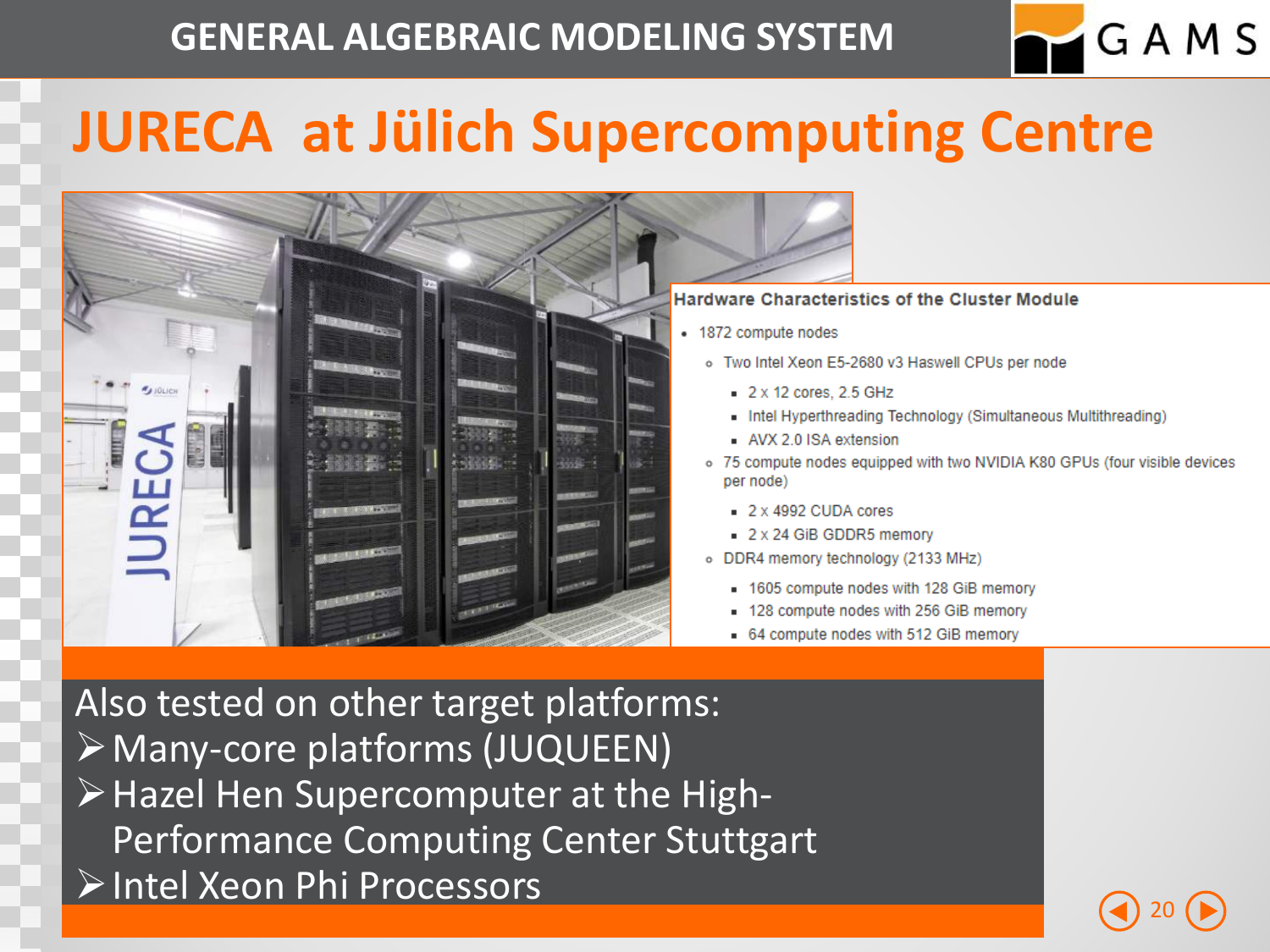

21

## **Some Current Computational Results**

|      | $\Vert$ #time |                                               |      | #rows      | #columns                  | #NZ                                          | <b>Time</b><br>$ $ [hh:mm:ss] | <b>Memory</b><br>[GB] |
|------|---------------|-----------------------------------------------|------|------------|---------------------------|----------------------------------------------|-------------------------------|-----------------------|
| 250  | 8760          | 366                                           | mono | 21,725,667 | 23, 917, 146              | 86, 449, 311                                 | 08:36                         | 16.50                 |
|      |               | 366                                           | seq  | 21,725,667 | 23, 917, 146              | 86, 449, 311                                 | 06:37                         | 6.50                  |
|      |               | 366 blocks in parallel<br>(8 nodes @JURECA)   | p1   | 21,725,667 | 23, 917, 146              | 86, 449, 311                                 | 02:12                         | 366 x 3.40            |
|      |               | 366 blocks in parallel<br>(8 nodes @JURECA)   | p2   |            | 21, 725, 667 23, 917, 146 | 86, 449, 311                                 | 01:05                         | 366 x 1.30            |
|      |               | 366 blocks in parallel<br>(8 nodes @JURECA)   | p3   | 21,725,667 | 23, 917, 146              | 86, 449, 311                                 | 00:26                         | 366 x 0.08            |
|      |               |                                               |      |            |                           |                                              |                               |                       |
| 2000 | 35040         | 1461                                          | mono |            |                           | 654, 329, 207 720, 310, 215 2, 603, 662, 965 | 07:46:41                      | ~540.00               |
|      |               | 1461 blocks in parallel<br>(31 nodes @JURECA) | p3   |            |                           | 654, 329, 207 720, 310, 215 2, 603, 662, 965 |                               | $03:04$ 1461 x 1.29   |

**Model Generation only!**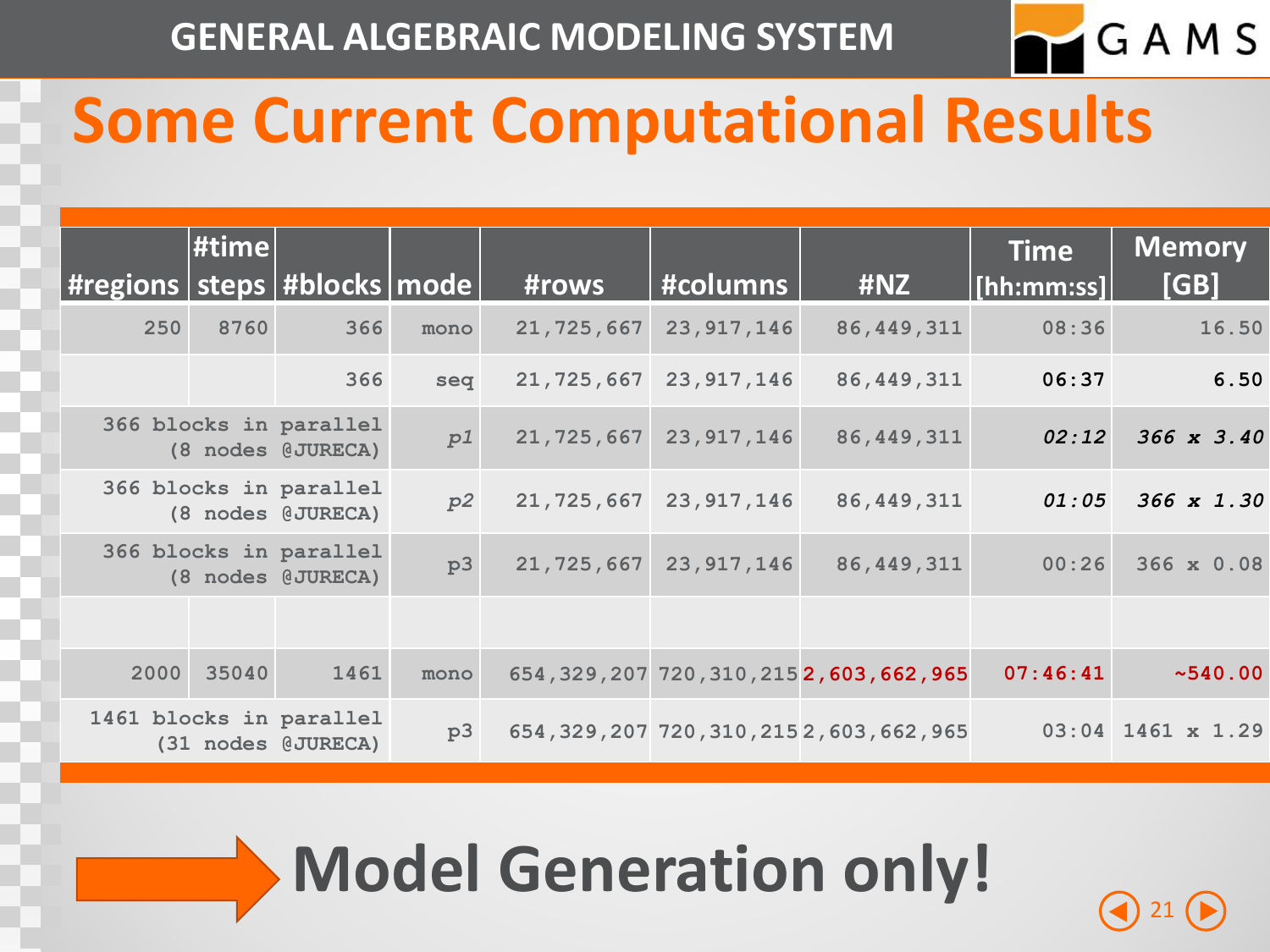

# **Summary**

- $\triangleright$  Various options to run "many" scenarios
- What are the bottlenecks?

### $\triangleright$  Cloud Computing

- ➢ Great potential for "burst computing"
- $\triangleright$  Automation, security, and licensing

### $\triangleright$  Very large problems remain challenging